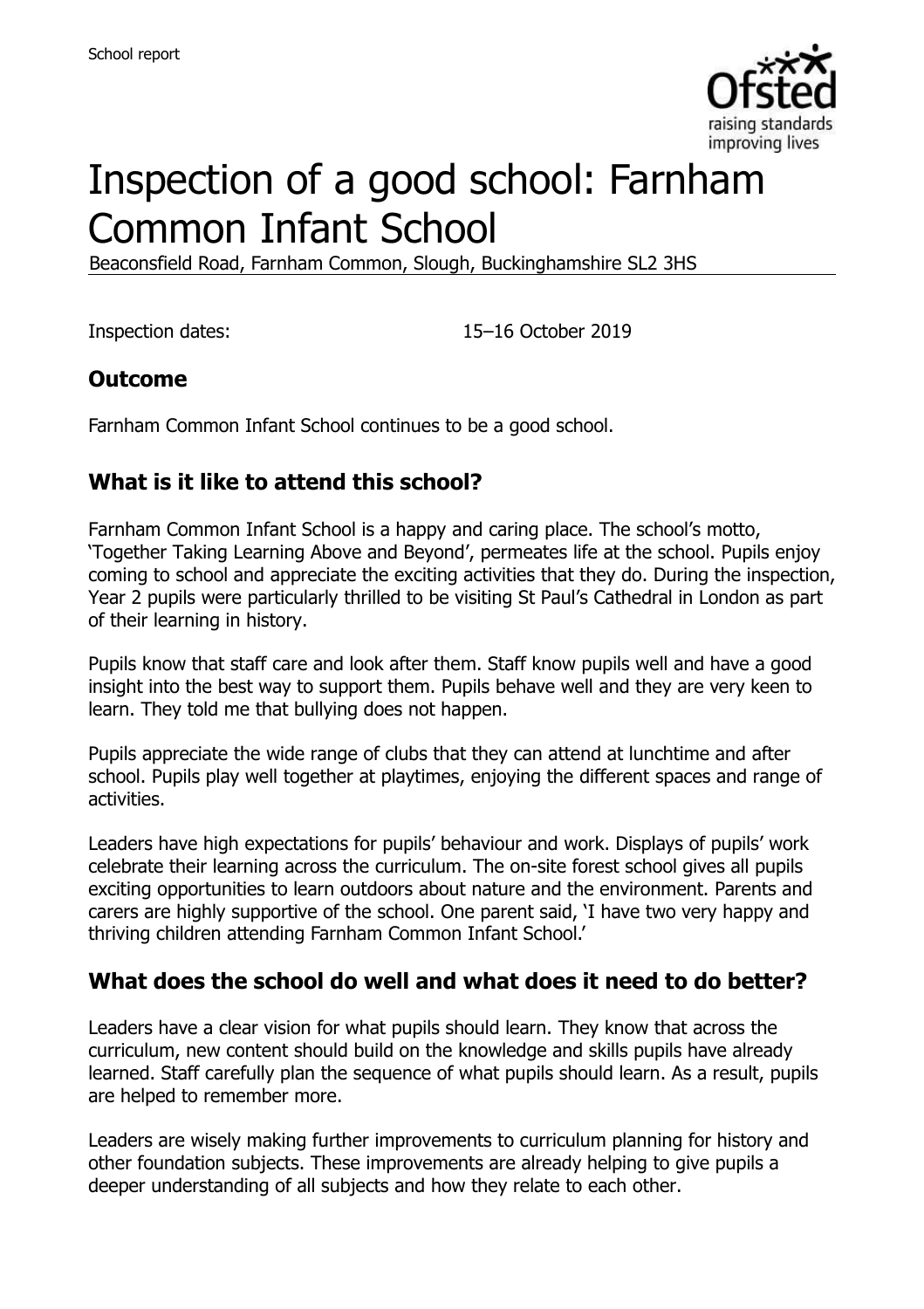

Leaders help pupils to develop skills for life. For example, leaders want all pupils to leave Year 2 being able to ride a bike. From Reception to Year 2, there are opportunities for pupils to learn to ride and make safety checks on their bicycle.

Staff plan exciting opportunities for pupils so that their learning is engaging and interesting. When I spoke with pupils about their learning, they were very keen to tell me how much they enjoy being in their classes. Children in the early years buzz with excitement as they learn and discover new things. Classrooms across the school are vibrant and well organised to support pupils' learning.

Pupils with special educational needs and/or disabilities (SEND) are supported well. Teachers skilfully adjust the curriculum and use appropriate resources to support these pupils to succeed.

Mathematics is taught well. Children enjoy exciting outdoor mathematics activities in the early years. Many pupils across the school told me that mathematics was their favourite subject because 'it was fun'. Staff ask effective questions to ensure that pupils understand their learning. Younger pupils are encouraged to remember their mathematical knowledge through helpful activities such as rhymes with actions.

Leaders make reading a priority for all pupils. Children get off to a flying start in the early years and enjoy reading that is relevant to the world around them. For example, I saw two children read a book about guinea pigs, while watching the school guinea pigs play. Teachers and learning assistants teach pupils to read very well. Pupils enjoy reading a wide range of books and listening to stories. Nursery children listen with much enjoyment to stories read by adults. Teachers plan phonics teaching to meet the needs of all pupils. Pupils use their phonics knowledge with great determination to sound out unfamiliar words. Staff give extra help to pupils who need more support to catch up with their peers. Pupils read books that are the right level for their reading skills. In this way, they become confident and fluent readers.

Pupils achieve well across the curriculum. They enjoy history, for example where teachers bring things to life by dressing up as characters from the Great Fire of London, enabling pupils to ask questions about living at that time. However, learning in the foundation subjects like history is not as well planned as that in the core areas such as mathematics and English. Leaders want to deepen pupils' understanding further in these subjects and improve the way they assess pupils' learning.

Staff in the school are very positive and dedicated. Leaders and the governing body are considerate of teachers' workload. Staff are appreciative of how leaders consider their well-being.

## **Safeguarding**

The arrangements for safeguarding are effective.

There is a strong culture around keeping children safe throughout the school. Leaders have created a caring and safe environment. Staff are well trained to look for signs that a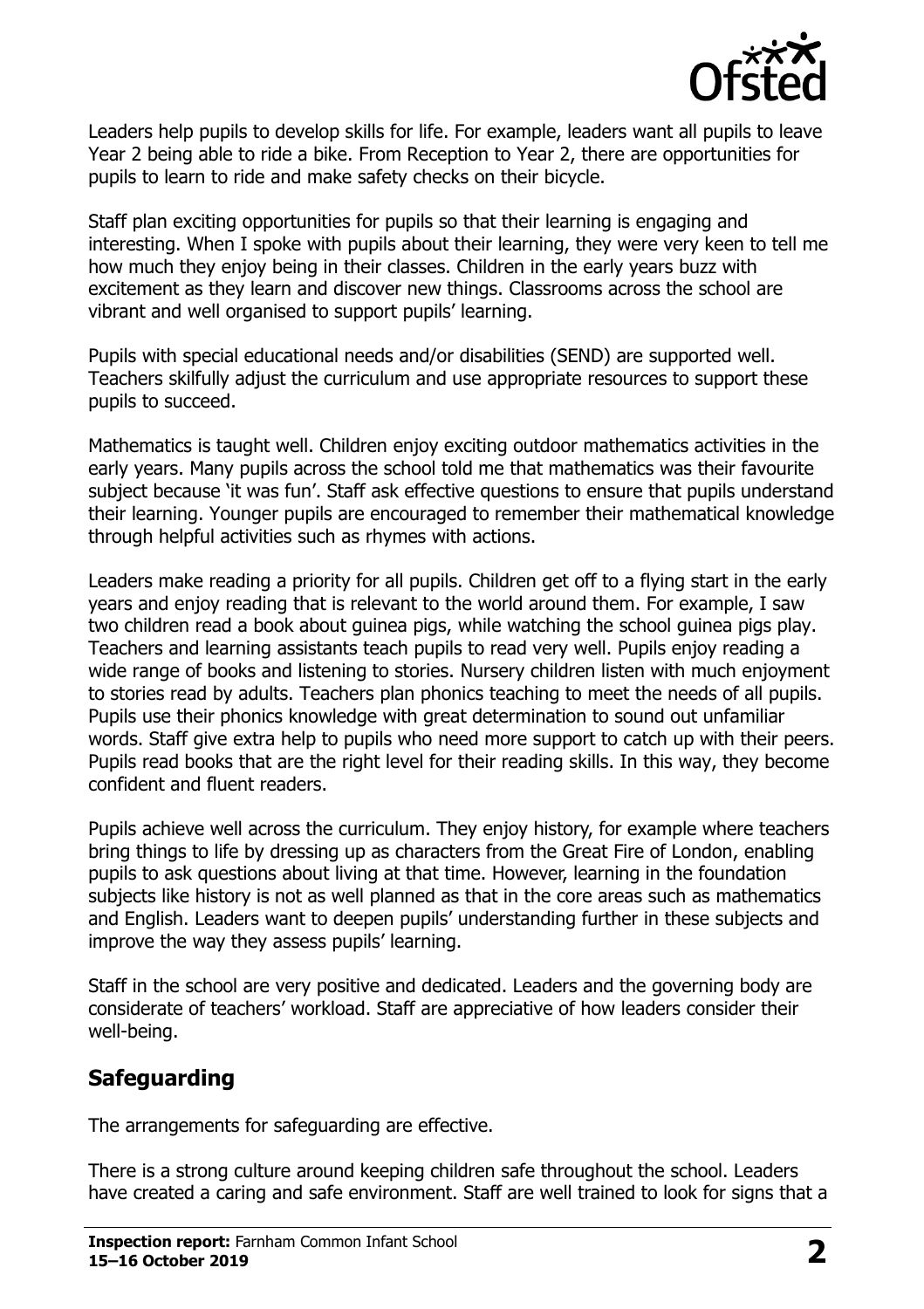

pupil may be at risk of harm. They know what to do if a child has any concerns. Pupils know how to keep themselves safe when they are using the internet.

Leaders and governors ensure that all pre-employment checks are in place so that all staff recruited to work in school are checked thoroughly. Leaders work in partnership with a range of external agencies to support children and families when needed.

### **What does the school need to do to improve?**

## **(Information for the school and appropriate authority)**

The curriculum is well planned and sequenced overall but leaders should continue to improve the way the curriculum is sequenced and assessed in the foundation stage subjects, such as history, in order to deepen pupils' knowledge.

#### **Background**

When we have judged a school to be good we will then normally go into the school about once every four years to confirm that the school remains good. This is called a section 8 inspection of a good school or non-exempt outstanding school. We do not give graded judgements on a section 8 inspection. However, if we find some evidence that the school could now be better than good or that standards may be declining, then the next inspection will be a section 5 inspection. Usually this is within one to two years of the date of the section 8 inspection. If we have serious concerns about safeguarding, behaviour or the quality of education, we will convert the section 8 inspection to a section 5 inspection immediately.

This is the second section 8 inspection since we judged Farnham Common Infant School to be good on 29–30 March 2011.

## **How can I feed back my views?**

You can use [Ofsted Parent View](https://parentview.ofsted.gov.uk/) to give Ofsted your opinion on your child's school, or to find out what other parents and carers think. We use Ofsted Parent View information when deciding which schools to inspect, when to inspect them and as part of their inspection.

The Department for Education has further quidance on how to complain about a school.

If you are not happy with the inspection or the report, you can [complain to Ofsted.](https://www.gov.uk/complain-ofsted-report)

## **Further information**

You can search for [published performance information](http://www.compare-school-performance.service.gov.uk/) about the school.

In the report, '[disadvantaged pupils](http://www.gov.uk/guidance/pupil-premium-information-for-schools-and-alternative-provision-settings)' refers to those pupils who attract government pupil premium funding: pupils claiming free school meals at any point in the last six years and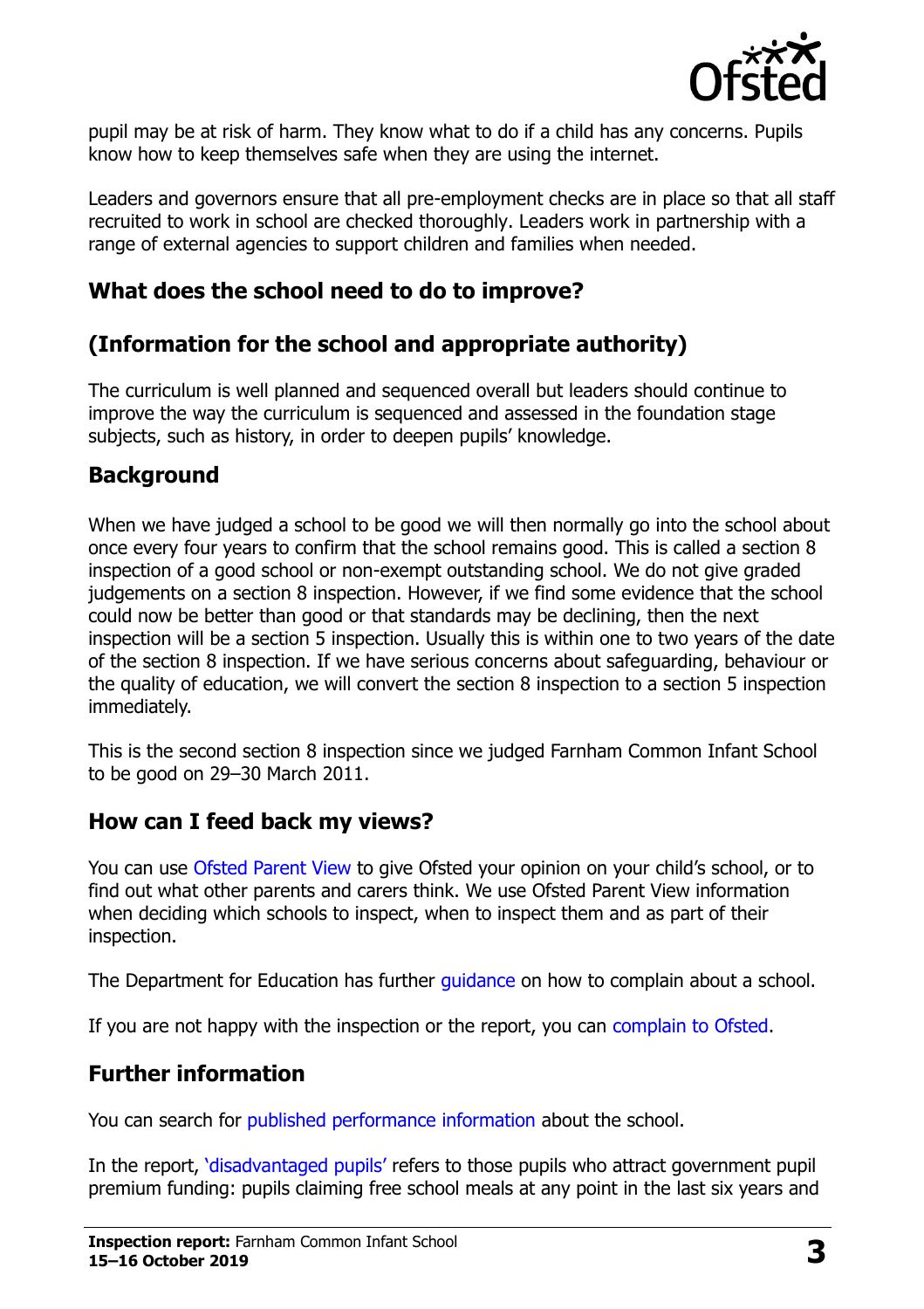

pupils in care or who left care through adoption or another formal route.

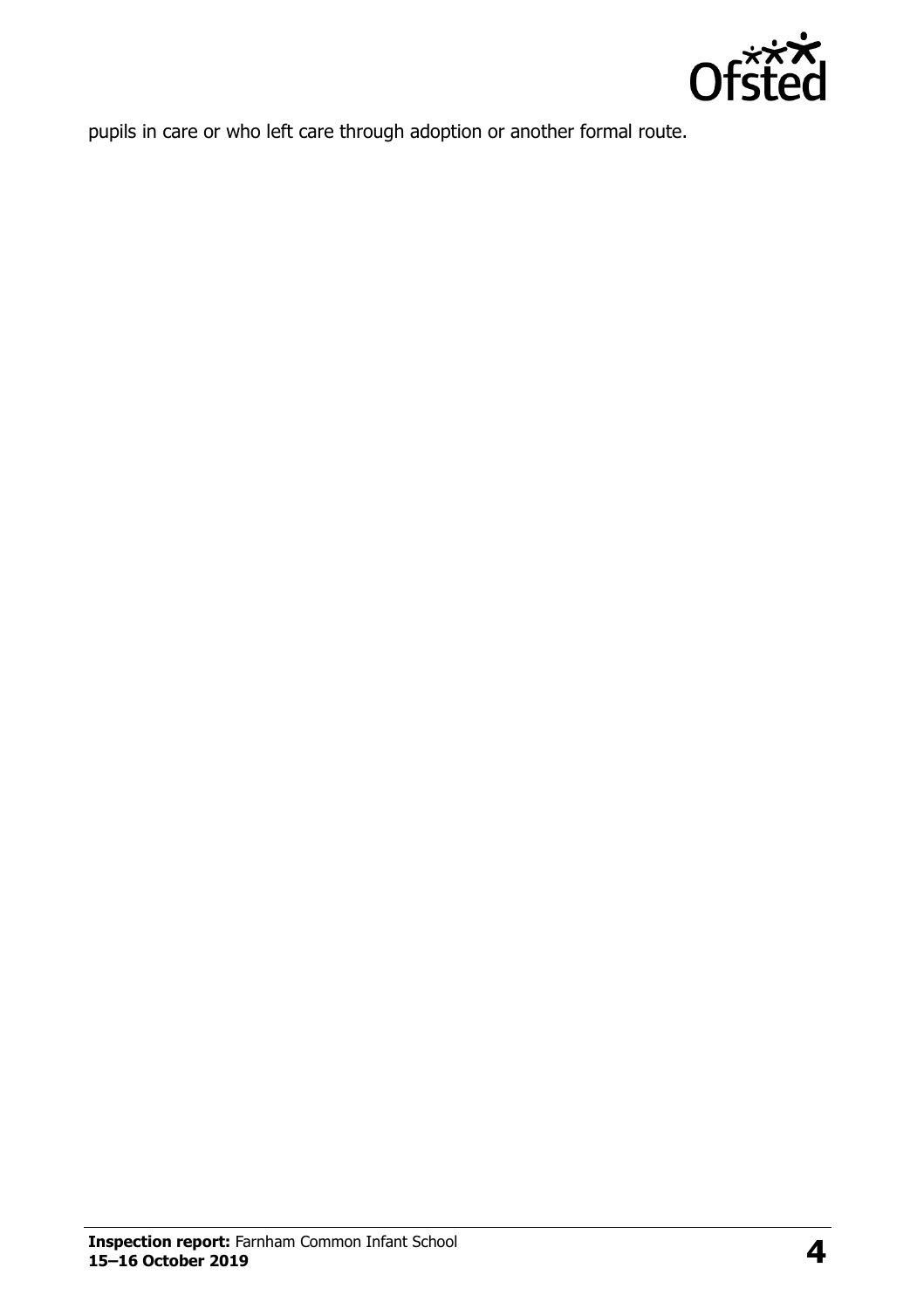

### **School details**

| Unique reference number             | 110344                                |
|-------------------------------------|---------------------------------------|
| <b>Local authority</b>              | Buckinghamshire                       |
| <b>Inspection number</b>            | 10111326                              |
| <b>Type of school</b>               | Infant                                |
| <b>School category</b>              | Maintained                            |
| Age range of pupils                 | $3$ to $7$                            |
| <b>Gender of pupils</b>             | Mixed                                 |
| Number of pupils on the school roll | 191                                   |
| <b>Appropriate authority</b>        | The governing body                    |
| <b>Chair of governing body</b>      | Diane Blakemore                       |
| <b>Headteacher</b>                  | <b>Alison Fischer</b>                 |
| Website                             | www.farnhamcommonvillageschools.co.uk |
| Date of previous inspection         | 5 April 2016                          |

## **Information about this school**

■ The school is part of the Farnham Common Village Schools Federation. The headteacher is responsible for both schools in the federation.

## **Information about this inspection**

- During this inspection, I met with the headteacher, the deputy headteacher and the special educational needs coordinator.
- I met with subject leaders, class teachers and support staff. I spoke with a representative of the local authority on the telephone. I met with four members of the governing board, including the chair of governors.
- I considered the 45 responses to Ofsted's Parent View questionnaire and 27 free-text comments. I also considered the 25 responses to Ofsted's online questionnaire for staff and the 31 responses to Ofsted's online pupil questionnaire.
- To check on the quality of education, I focused on reading, mathematics and history. Meetings were held with subject leaders. I visited all classes, talked to pupils about their work and discussed the school's approach to teaching the curriculum with teaching staff. I heard pupils read and observed pupils reading to adults.
- I examined a range of documents, included those relating to safeguarding, school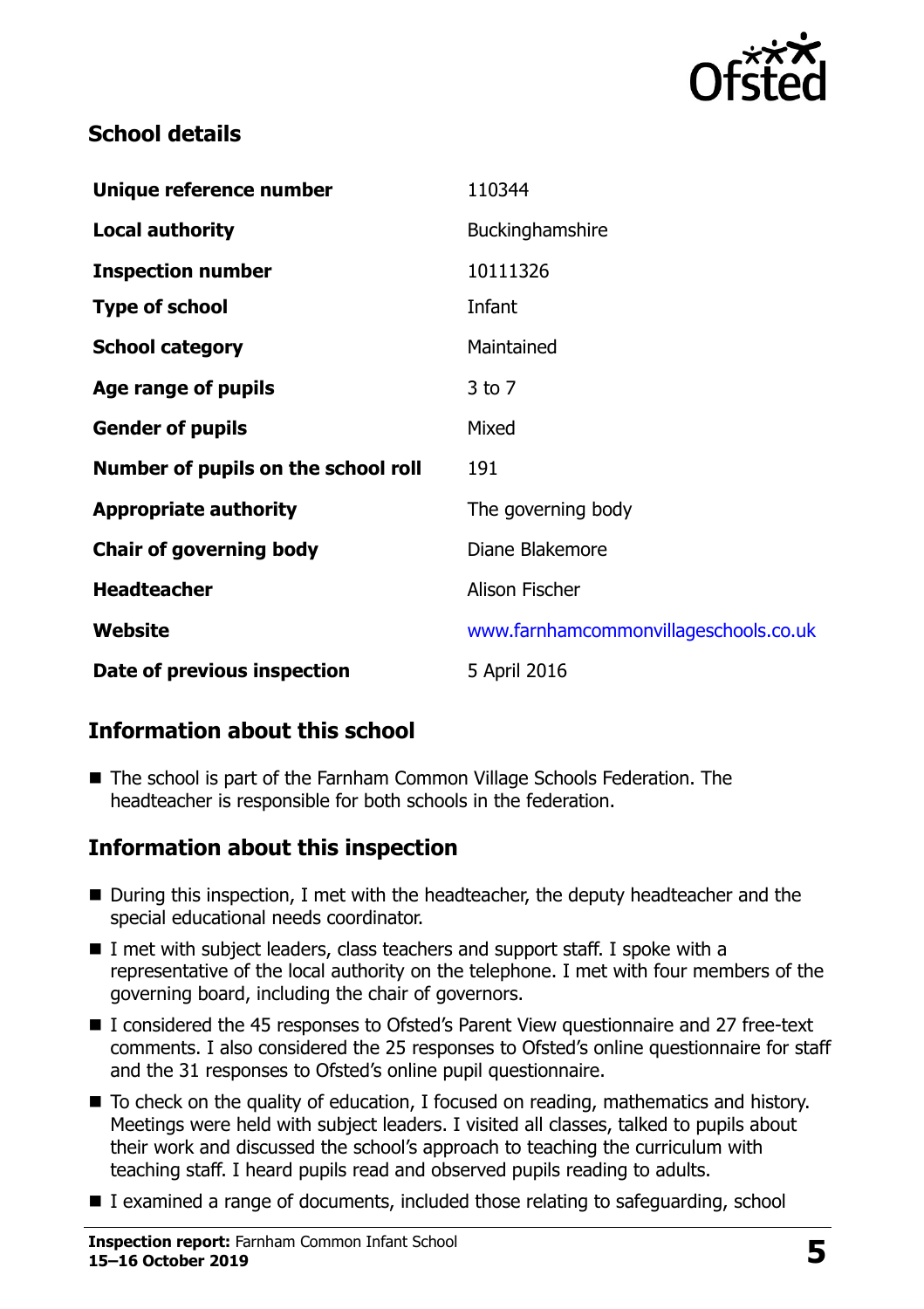

improvement and leaders' evaluation of the school's performance.

#### **Inspection team**

Darren Aisthorpe, lead inspector **Ofsted Inspector**